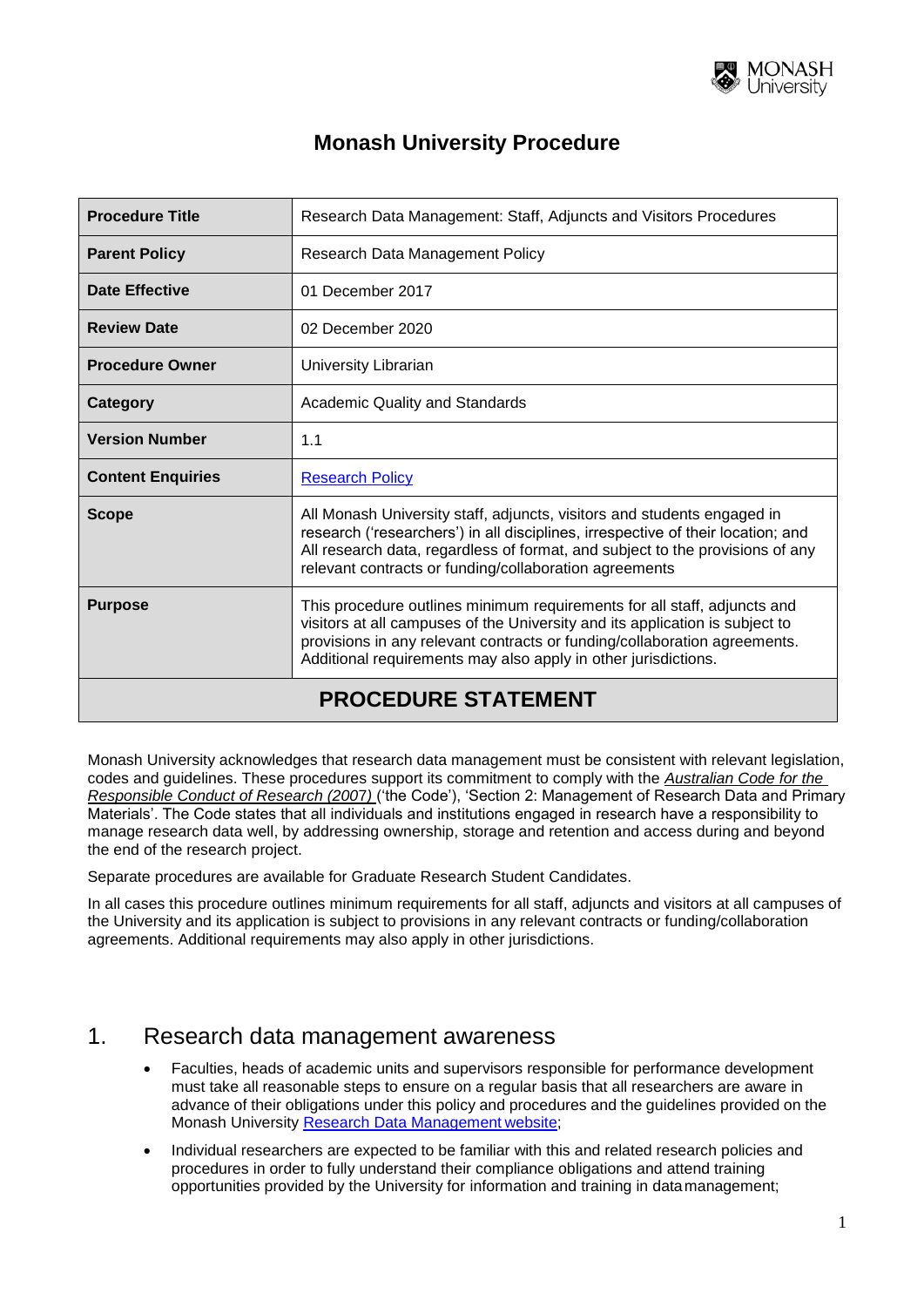

 All professional staff involved in the support of research must inform themselves about institutional data management responsibilities as outlined in the above documents and the infrastructure available to Monash researchers for research data management.

#### 2. Research data planning

- All researchers must consider research data management issues when planning research projects and other research activities. As a minimum, research data planning should take into account and document the following:
	- o Ownership of copyright and other intellectual property;
	- $\circ$  Ethical requirements, including privacy, confidentiality and cultural sensitivity;
	- The length of time for which data must be kept, how and by whom it will be archived, disposed of, or destroyed, at the end of the retention period;
	- o Secure storage and controlled access; and
	- $\circ$  Documentation and metadata so that it can be found, used and managed beyond the end of the project.

The University provides [data planning checklists t](http://www.researchdata.monash.edu.au/resources/datahdrchecklist.doc)o assist in holistic planning.

- Data planning documentation must be kept with other research project documentation or with the research data for the purpose of the future management of the research data;
- Where researchers are in doubt about data management planning obligations, they must consult the guidelines provided within the Research Data [Management](http://monash.edu/library/researchdata/index.html) website.

#### 3. Retention of research data and primary materials

- Research data must be retained according to the periods specified in the Code and archives and records legislation, and retention plans must be documented during research data planning. In general, the minimum retention period is five years post-publication: however, the specified period can vary depending upon the local jurisdiction, the discipline and type of research, other institutional policies, and the requirements of bodies such as funding agencies and commercial sponsors. For example:
	- $\circ$  For most clinical trials, retaining the research data for 15 years or more maybe necessary;
	- $\circ$  For areas such as gene therapy, research data must be retained permanently (e.g. patient records);
	- $\circ$  If the work has community or heritage value, research data should be kept permanently, preferably within a national collection;
	- $\circ$  If results from research are challenged, all relevant data and materials must be retained until the matter is resolved;
	- $\circ$  Research records that may be relevant to allegations of research misconduct must be kept according to the terms of the resolution of the matter;
- Providing a review does not indicate a need to extend the retention period, research data must be disposed of according to [retention and disposal](http://www.researchdata.monash.edu/guidelines/retention.html) guidelines;
- In some cases retaining data for longer periods or permanently may be required or recommended. Any previous disposal recommendations and usage should be reviewed before data is destroyed;
- Longer term and permanent retention of data is recommended where the outcomes of research may be of high public interest or contention, may substantially shift the paradigm for the field of enquiry or may have resulted in the identification, registration and use of intellectual property.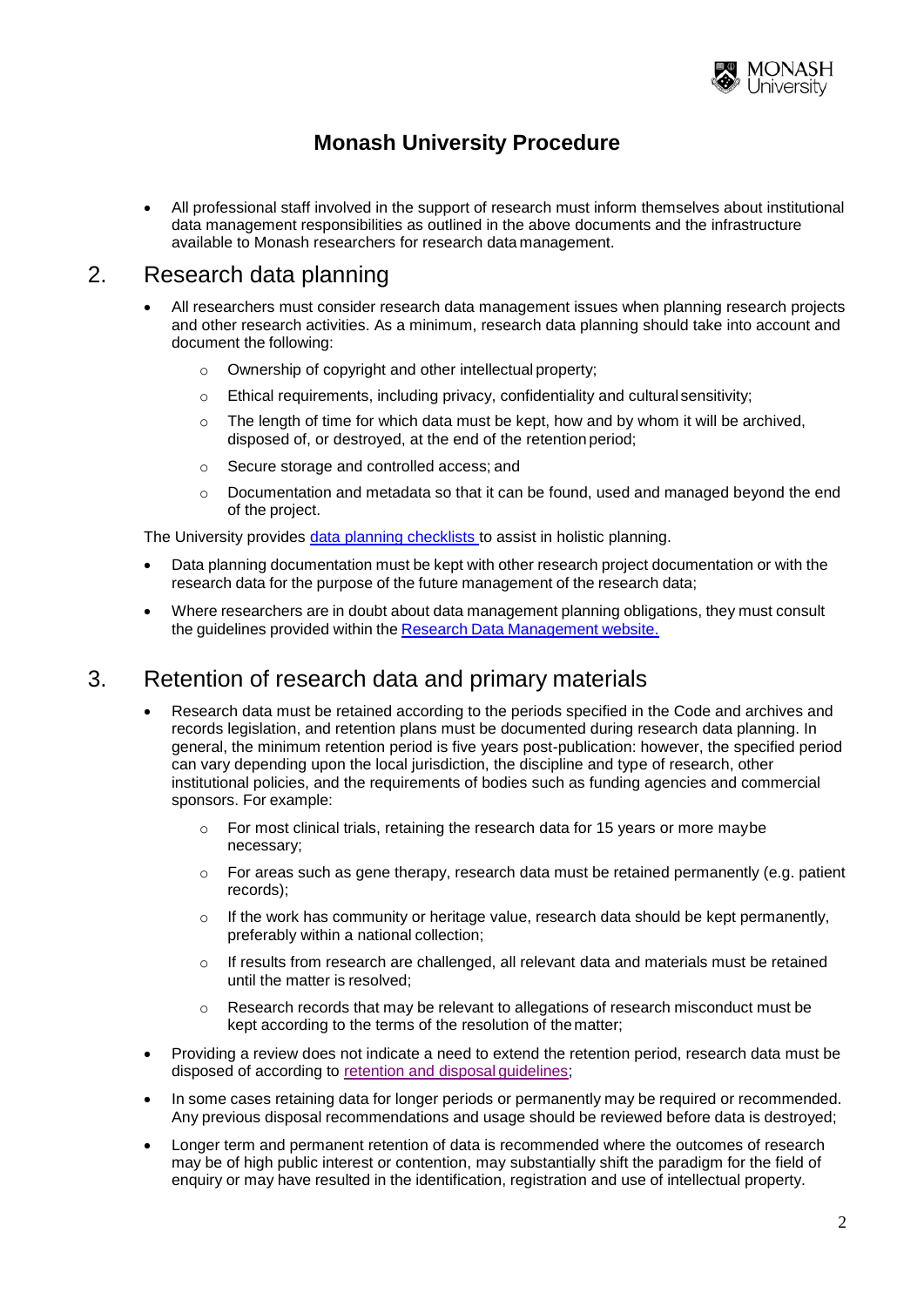

#### 4. Ownership, copyright and intellectual property (IP)

- Researchers must ensure that ownership of research data is identified and documented at the start of a research project and reviewed and updated whenever appropriate. The documentation should detail how ownership and storage of data and materials will be affected by researchers changing institutions, or withdrawing from collaborative projects;
- Researchers at Australian campuses must use third-party research data in accordance with the Monash Copyright [Compliance](https://publicpolicydms.monash.edu/Monash/documents/1909249) Procedure for Australian Campuses, 'Section 3: Use of copyright material in research';
- Where researchers are in doubt about copyright obligations, they must consult the guidelines provided within the [Copyright](http://www.copyright.monash.edu.au/) website and the Research Data [Management](http://monash.edu/library/researchdata/index.html) website and/or seek advice from the University's [Copyright](mailto:University.Copyright@lib.monash.edu.au) Adviser or Research Data Management Coordinator;
- [Monash University \(Vice-Chancellor\) Regulations Part 5,](http://www.monash.edu.au/legal/legislation/current-statute-regulations-and-related-resolutions/monash-university-vice-chancellor-regulations-with-amendments.pdf) applies to research data. If in doubt researchers should contact the University Solicitors Office
- Researchers at the Malaysian campus must comply with the [Copyright Act, 1987](https://en.wikipedia.org/wiki/Copyright_law_of_Malaysia) [Malaysia.](https://en.wikipedia.org/wiki/Copyright_law_of_Malaysia) Where researchers are in doubt they must consult the Guidelines for 'Use of Copyright Material in Research' in Malaysia and the Intellectual Property Policy (Malaysia);
- Funding agencies and other stakeholders (e.g., research [collaborators](http://www.myipo.gov.my/hakcipta-akta) and research participants) [may](http://www.myipo.gov.my/hakcipta-akta) also have IP requirements and these must be considered during data management planning.

#### 5. Ethical requirements of data management

General

Researchers must consider and document ethical requirements relating to data management using the procedures and guidelines outlined on the Monash Research Office Ethics website;

- **Privacy** 
	- o Researchers on Australian campuses must comply with the existing Monash [Conduct](https://publicpolicydms.monash.edu/Monash/documents/1909233) and Compliance Procedure -Privacy.
	- o Where researchers are in doubt about privacy, they must consult the guidelines [provided](http://www.privacy.monash.edu.au/procedure/) on the [Monash](http://www.privacy.monash.edu.au/procedure/) Privacy [website](http://www.privacy.monash.edu.au/) and contact the Privacy Coordinator for their faculty or unit or the University's PrivacyOfficer.
	- o Staff employed at Monash Malaysia should refer to local [legislation](http://www.privacy.monash.edu.au/contacts.html) and/or policies in [re](http://www.privacy.monash.edu.au/contacts.html)lation to confidentiality or [privacy.](mailto:privacyofficer@adm.monash.edu.au)
- Confidentiality andconsent
	- o Researchers must:
		- Respect any confidentiality agreement about stored data that has been made with participants and ensure documentation of same for the awareness of future users;
		- Establish consent processes that include information about the form in which the data will be stored (specifically about identifiability of subjects) and the purposes for which the data will be used and/or disclosed;
		- Retain records of confidentiality agreements and consents; and
		- Secure data so that it is not available for uses to which subjects did not consent.
- Where researchers are in doubt about confidentiality and consent, they must consult the National Statement on Ethical Conduct in Research Involving Humans, particularly Chapters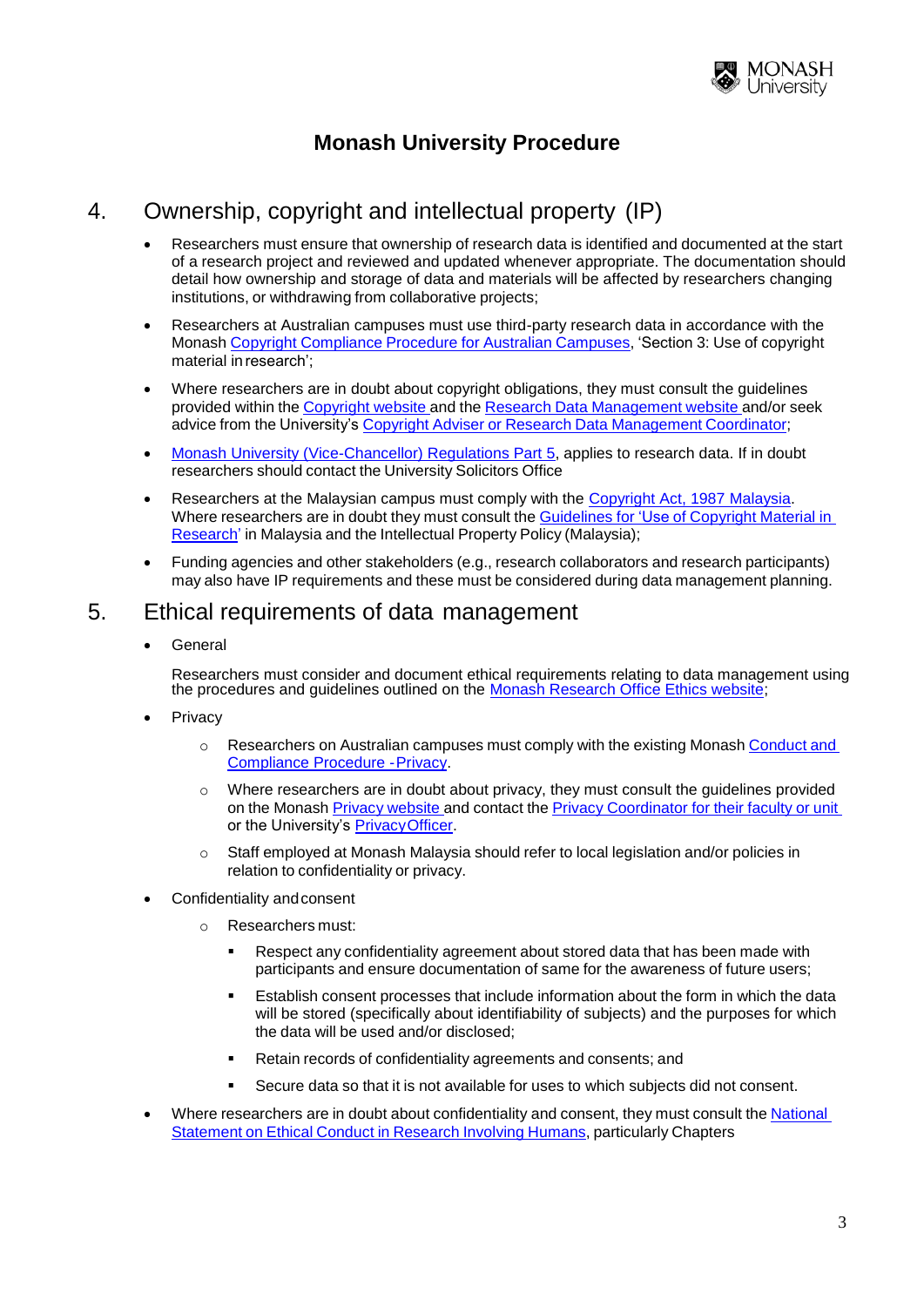

2.2 - General Requirements for Consent and 3.2 - Databanks, and seek advice from the University's [Human Ethics Office.](mailto:muhrec@monash.edu.au)

- Research with Indigenous people
	- o Researchers must:
		- Apply the AIATSIS Guidelines for Ethical Research in [Indigenous](http://www.aiatsis.gov.au/research/docs/ethics.pdf) Studies and [Values](http://www.nhmrc.gov.au/publications/synopses/e52syn.htm)  [and Ethics: Guidelines for Ethical Conduct in Aboriginal and Torres Strait Islander](http://www.nhmrc.gov.au/publications/synopses/e52syn.htm)  [Health Research o](http://www.nhmrc.gov.au/publications/synopses/e52syn.htm)r any equivalent guidelines in local jurisdictions when conducting research involving Indigenous people;
		- Take into account Indigenous intellectual and cultural property rights, in addition to other copyright and intellectual property requirements; and
		- Consider appropriate ways of collecting, storing and accessing data, and communicating with research participants about these issues.
	- $\circ$  Where researchers are in doubt about cultural sensitivity and data management, they must seek advice from the University's [Human Ethics Office a](http://intranet.monash.edu.au/researchadmin/human/index.php)nd/or the Cent[re for Australian](http://arts.monash.edu.au/cais/)  [Indigenous Studies and/or the](http://arts.monash.edu.au/cais/) University's Research [Data Management Coordinator.](mailto:researchdata@monash.edu) [Where](mailto:researchdata@monash.edu) intellectual property is involved, the University Legal Council must be consulted.
- Research with other kinds ofcommunities
	- $\circ$  Researchers must document any special data management arrangements made with other types of communities that are participating in research, preferably using the procedures and guidelines outlined on the Monash Research Office Ethics website;
	- $\circ$  Where researchers are in doubt about ethi[cal issues relating to data management](http://www.monash.edu.au/researchoffice/index.php) and community-based research, they must seek advice from the University's Human Ethics Office. Where intellectual property is involved, the University Legal Council [must be](http://intranet.monash.edu.au/researchadmin/human/index.php) [consu](http://intranet.monash.edu.au/researchadmin/human/index.php)lted.

#### 6. Data storage, record keeping, backup and reuse

- All those handling research data must:
	- $\circ$  Store data securely in a method appropriate for the format of the data and with appropriate metadata and/ordocumentation;
	- $\circ$  Identify non-digital data that is not suitable for digitisation and organise storage in a secure environment in accordance with Records and Archives [guidelines;](http://www.adm.monash.edu.au/records-archives/)
	- $\circ$  Store master copies of digital data in the Monash University Managed data storage or faculty/department/academic unit storage that is secure and backed up or ensure that any arrangements for master copies of data stored externally to Monash University are documented in writing at the commencement of the research and that external storage providers comply with Monash University policies and procedures;
	- $\circ$  Provide a copy of all research data and sufficient documentation to the relevant academic unit prior to completion or publication of the research to enable this data to be used for research and teachingpurposes;
	- $\circ$  Document how data will be created, stored and managed, and the provisions for access to data from creation to disposal or permanent preservation;
	- $\circ$  Make data available for use whenever possible, taking into account constraints which may arise from ethical, privacy, confidentiality, cultural and intellectual property requirements; and
	- $\circ$  Facilitate long term access and preservation by using durable formats to create and store digital and non-digital data.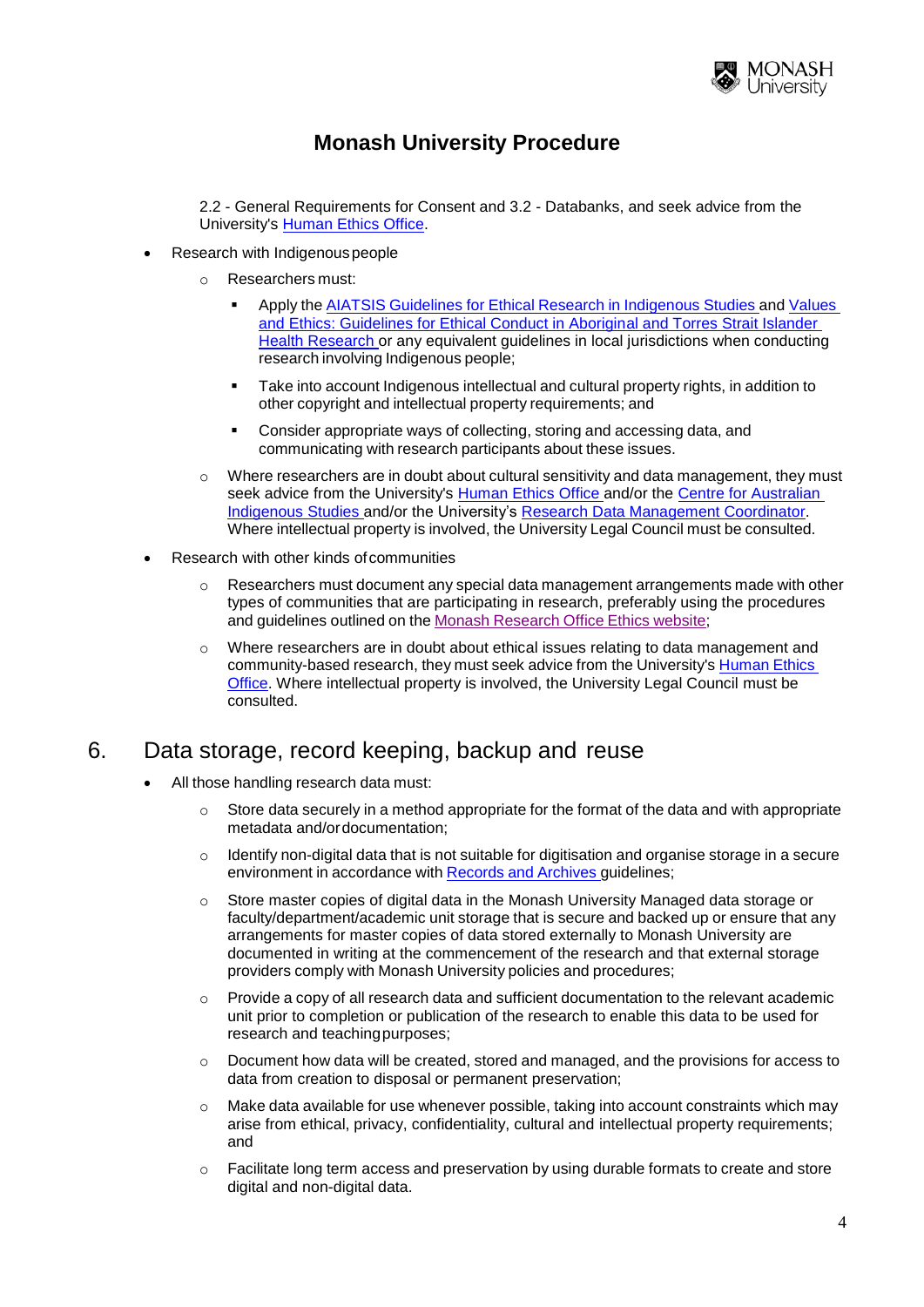

- Standards and agreed processes for creating and maintaining metadata and documentation must be used to facilitate the identification, retrieval and re-use of research data over the time of its potential use.
- Data should be stored in a repository or archive for the purposes of validating the research and furthering knowledge where:
	- o A suitable repository is available;
	- o The data meets the criteria for deposit; and
	- $\circ$  The data can be made available in ways that do not infringe legal or ethical restrictions.

#### 7. Exit Planning

- During data planning, researchers should establish and document the ownership of research data and the agreed exit procedures;
- Data identified as owned by an individual may be removed from Monash University by the individual on leaving Monash University. The individual should advise the head of academic unit of their intention to take the data, and agree to and document any ongoing access for the unit;
- Monash University data will remain the property of the University. Individuals leaving the University may negotiate to take copies of the data with the approval of the head of academic unit. Any arrangements made should be documented and the documentation should be stored with the data;
- Processes for individuals or groups exiting from a project using third-party data must be established and documented at the commencement of the project. The documentation must be kept with other project documentation such as initial agreements on the use of the data.

#### 8. Review and destruction

- When destruction of data is required because of ethical commitments or because the data is no longer required, it should be destroyed according to Records and Archives guidelines;
- Destruction requirements, including methods, timelines and decision-making processes must be documented in data planning and stored with other project documentation;
- Researchers and professional staff must follow the guidelines on [How to Destroy Records](http://adm.monash.edu/records-archives/archives/disposal/destroy-records-securely.html)  [Securely p](http://adm.monash.edu/records-archives/archives/disposal/destroy-records-securely.html)rovided by the University's Archives and Records Services;
- Research data that is scheduled to be destroyed must be reviewed and authorised for destruction by:
	- o The data owner (where the data is not owned by Monash University); or
	- $\circ$  The head of department/academic unit (or delegate) responsible for managing the data;
- The reviewer of the data must confirm that the data:
	- o Is not of archival value and does not need to be permanently retained;
	- o Is no longer required to carry out the business of the unit; and
	- $\circ$  Is not subject to any outstanding legal or ethical requirements, challenges of the research results or allegations of research misconduct.
- Data must not be destroyed without written authorisation and documentation of the data and the destruction processes used.

| <b>Responsibility for</b><br>implementation | Researchers |
|---------------------------------------------|-------------|
|---------------------------------------------|-------------|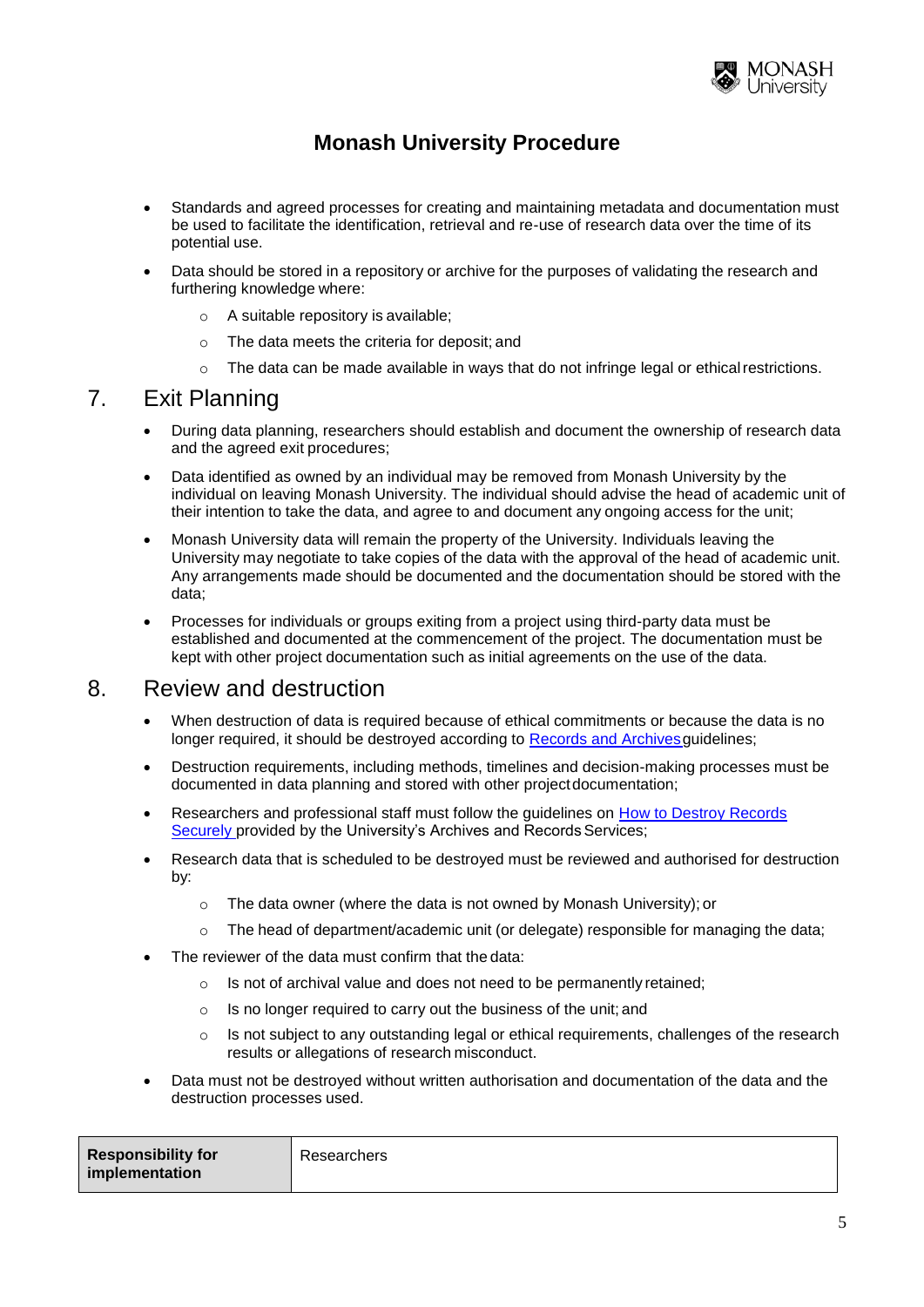

|                      | Heads of academic units                                                                                                                                                                                                                                                                                                               |
|----------------------|---------------------------------------------------------------------------------------------------------------------------------------------------------------------------------------------------------------------------------------------------------------------------------------------------------------------------------------|
|                      | Research supervisors                                                                                                                                                                                                                                                                                                                  |
|                      | Professional staff/research managers                                                                                                                                                                                                                                                                                                  |
|                      | Monash University Library                                                                                                                                                                                                                                                                                                             |
|                      | Research Infrastructure Manager                                                                                                                                                                                                                                                                                                       |
|                      | <b>Copyright Adviser</b>                                                                                                                                                                                                                                                                                                              |
|                      | <b>University Legal Council</b>                                                                                                                                                                                                                                                                                                       |
|                      | <b>Monash eSolutions</b>                                                                                                                                                                                                                                                                                                              |
|                      | Monash University eResearch Centre                                                                                                                                                                                                                                                                                                    |
|                      | Privacy officer/Coordinator                                                                                                                                                                                                                                                                                                           |
| <b>Status</b>        | <b>New</b>                                                                                                                                                                                                                                                                                                                            |
| <b>Approval Body</b> | Name: Academic Board                                                                                                                                                                                                                                                                                                                  |
|                      | <b>Meeting: 6/2010</b>                                                                                                                                                                                                                                                                                                                |
|                      | Date: 24-November-2010                                                                                                                                                                                                                                                                                                                |
|                      | Agenda item: 14.1                                                                                                                                                                                                                                                                                                                     |
| <b>Definitions</b>   | <b>Destruction:</b> the irreversible (no reasonable risk that any information may be<br>recovered later) physical obliteration of all existing copies of data carried out<br>using appropriate methods such as shredding or pulping and in the case of<br>electronic data, rendering them unreadable.                                 |
|                      | <b>Disposal:</b> any action that changes the circumstances of data or removes<br>data from its usual setting including destruction, damage, alteration or<br>transfer of custody or ownership of data.                                                                                                                                |
|                      | <b>GRS: Graduate Research Student</b>                                                                                                                                                                                                                                                                                                 |
|                      | Intellectual Property: any copyright work, circuit layout, eligible layout,<br>design, patent, invention, confidential information, know-how, plant variety,<br>trade mark or other insignia of origin, and any related right.                                                                                                        |
|                      | Monash Managed Data Storage: central research data<br>storage that provides capacity for backed up storage of all types of digital<br>research data.                                                                                                                                                                                  |
|                      | <b>Metadata:</b> schematised information about attributes of an item or collection<br>of research data that enables it to be identified, retrieved and re-used.<br>Important metadata elements may include subject matter, creators and<br>owners, and technical or contextual information that enables the data to be<br>understood. |
|                      | Owner: the researcher nominated in project planning as the owner of the<br>research data or as nominated following review when researchers move or<br>leave the project.                                                                                                                                                              |
|                      | Research data: the data, records, files or other evidence, irrespective of<br>their content or form (e.g. in print, digital, physical or other forms), that<br>comprise a research project's observations, findings or outcomes, including<br>primary materials and analysed data.                                                    |
|                      | Research records: information created, received, used or maintained as<br>evidence of, or information about, the official business and decision-making                                                                                                                                                                                |